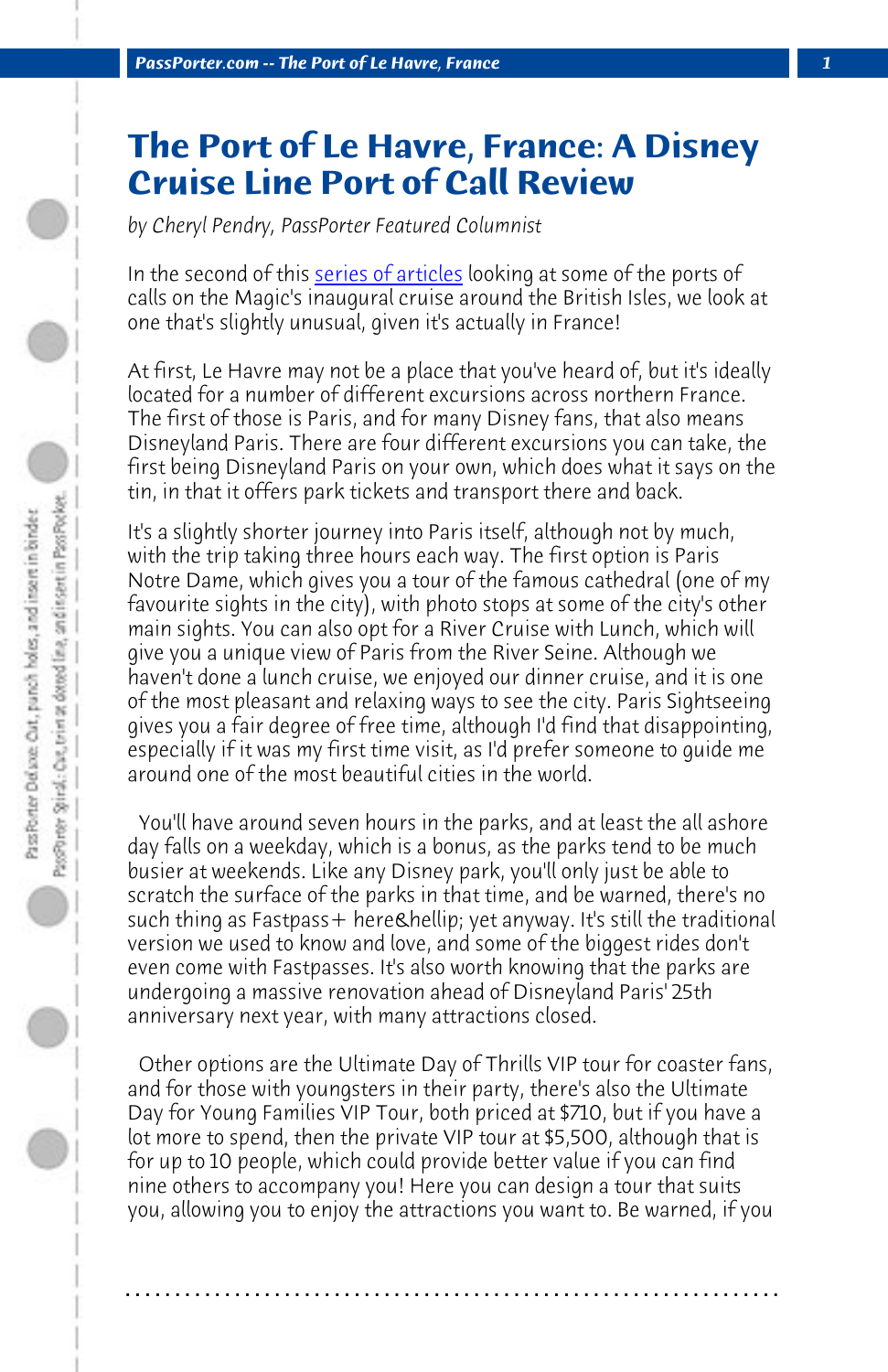opt for any of these tours, it will be a very long day, given it's a three and a half hour coach journey each way.

There are some excursions that are closer to Le Havre, and reflect the country's more recent, and sobering history. Just two hours away are the D-Day Landing Beaches (with an adult only variant available), and until you've visited them, you can't imagine just how much they will affect you emotionally. We visited a few years ago, and we happened to be there over the anniversary of D-Day itself, and it was such a moving visit, especially when it turned out that the guy next to me was a veteran, paying tribute to "his boys", as he termed them. I had tears in my eyes just looking at all the grave stones and hearing him talk about what happened as if it had been only a few years ago.

 If you want to visit a traditional French city, but Paris doesn't inspire you, you can't go far wrong with the historic town of Rouen. The centrepiece of the amazing gothic Cathedral, which we could see from miles away from the route we approached on, and it lived up to our expectations when we arrived. Visiting Rouen is a bit like stepping back in time, and you can easily picture people from medieval days here. Perhaps that helps to explain why one of the tours is called Medieval Rouen. Other options are Giverny, Monet's House and Rouen and Rouen and Monet Cathedrals, featuring Exclusive Youth Activity.

 Monet's House isn't somewhere we've been to, given neither of us are particularly into art, but somewhere I'd always wanted to go was Mont Saint Michel -- A UNESCO World Heritage Site. I'd seen so many photos of this place, a monastery that appears to just rise out of the rock it's located on, with the sea lapping around it. It's no less mythical when you actually get there, and head over the causeway to visit the island. The monastery has plenty to see, but we were also spellbound by the shops and restaurants littered around its base. Of course it's touristy, you wouldn't expect anything less, but equally it's got a charm all of its own.

 Le Havre is certainly a port with plenty of places to head for as far as shore excursions are concerned, and all very different from each other. As you've seen, some incur long journeys to get there and back, but depending on what you're interested in, it may be worth enduring those for the end product.

 Le Havre is a port of call on the 12-night British Isles cruise from Dover, leaving on June, 5 and she will return there next year on her second 12-night British cruise from Dover, which departs on July 9, 2017.

*About The Author: Cheryl and husband Mark live in England and love to*

**. . . . . . . . . . . . . . . . . . . . . . . . . . . . . . . . . . . . . . . . . . . . . . . . . . . . . . . . . . . . . . . . . .**